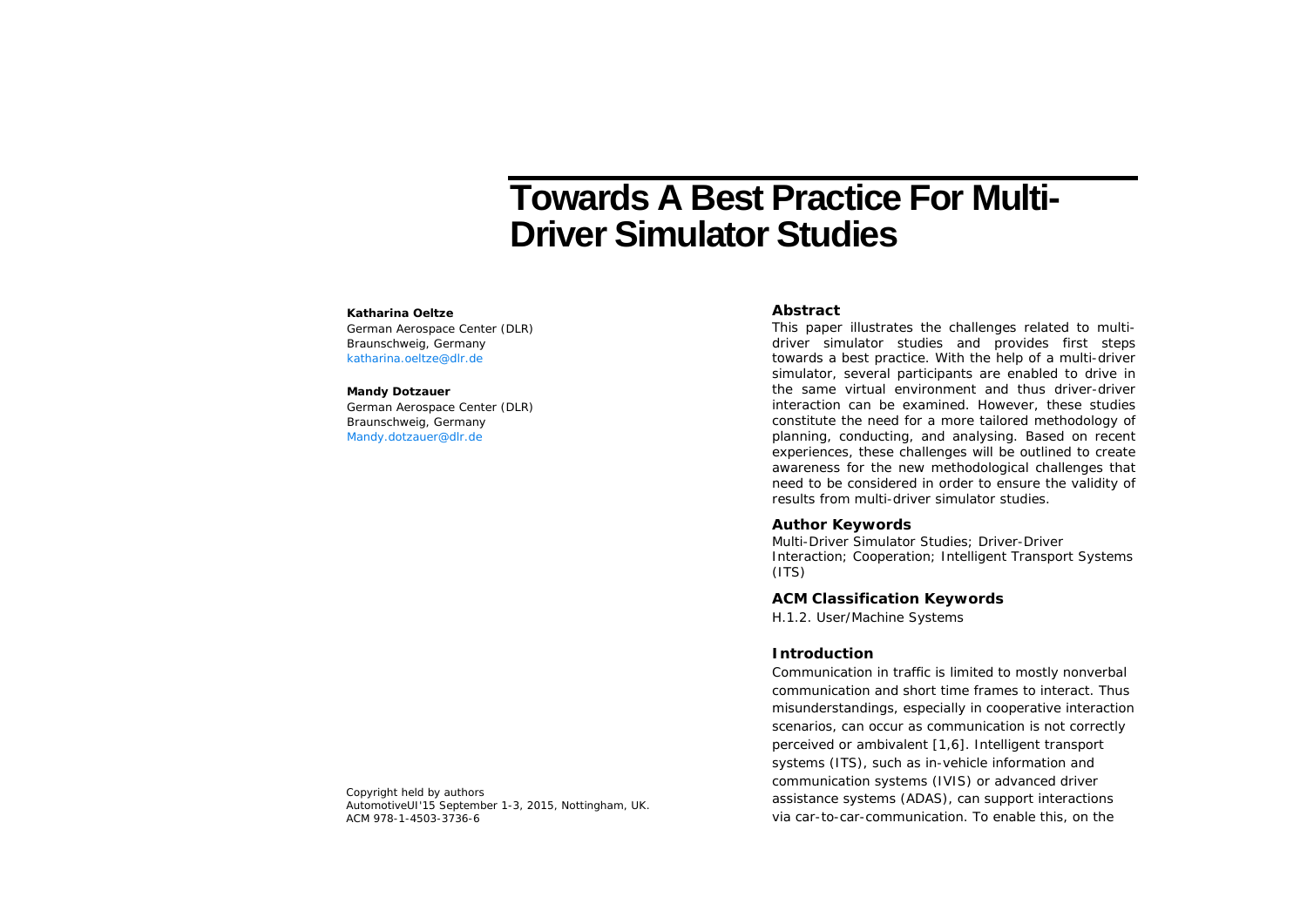one hand, the examination of driver-driver interaction is necessary to identify interaction scenarios in which drivers fail to communicate and thus can be supported by an ITS. On the other hand, the investigation of driver-driver interaction is necessary as ITS aims at supporting equipped drivers in a natural and thus most acceptable way. Thus, knowledge about how and when ITS support should be given to drivers is needed. Moreover, in regard to the relatively low penetration rate of ITS in nearer future, the examination of interaction scenarios with equipped and unequipped drivers is necessary: how do drivers equipped with ITS react to missing communication partners? How do unequipped drivers react to ITS-specific driving behaviour [5]?

These examples show that especially with further development of ITS, the need to study driver-driver interaction becomes more important. The greatest challenge, however, is to find an appropriate tool and a corresponding methodology to study driver-driver interaction. Naturalistic driving studies, traffic flow simulations or driver simulator studies can be used for this; however, they have methodological disadvantages [4]. A multi-driver simulator may be an appropriate tool: here several participants drive in the same virtual environment and thus driver-driver interaction can be studied. This concept was realized in the laboratory infrastructure MoSAIC (Modular and Scalable Application-Platform for ITS Components, **Figure 1**) at the Institute of Transportation Systems at the German Aerospace Center (DLR). First experiences show that multi-driver simulator studies constitute the need for a more tailored methodology [5]. These challenges will be discussed to pave the way to a best practice for multi-driver simulator studies.



**Figure 1**: The MoSAIC-laboratory.

## **Towards Best Practise**

In the following, the so far existing findings towards a best practice for multi-driver simulator studies are summed up.

## *Planning & Conducting*

A difficulty associated with multi-driver simulator studies is to ensure that participants will interact. If you let multiple participants drive, they might drift apart and never meet in the desired interaction scenario. For example, if you want to study how drivers cooperatively allow another driver in the neighbouring lane to merge, you will have to make sure that this interaction scenario actually takes place. Thus, one of the drivers wants to change the lane, while the others are nearby in the neighbouring lane. Smart restrictions that do not jeopardise the participants' feeling of free driving are necessary. Thus, it can be helpful to monitor, track, and plot participants' position within the scenario.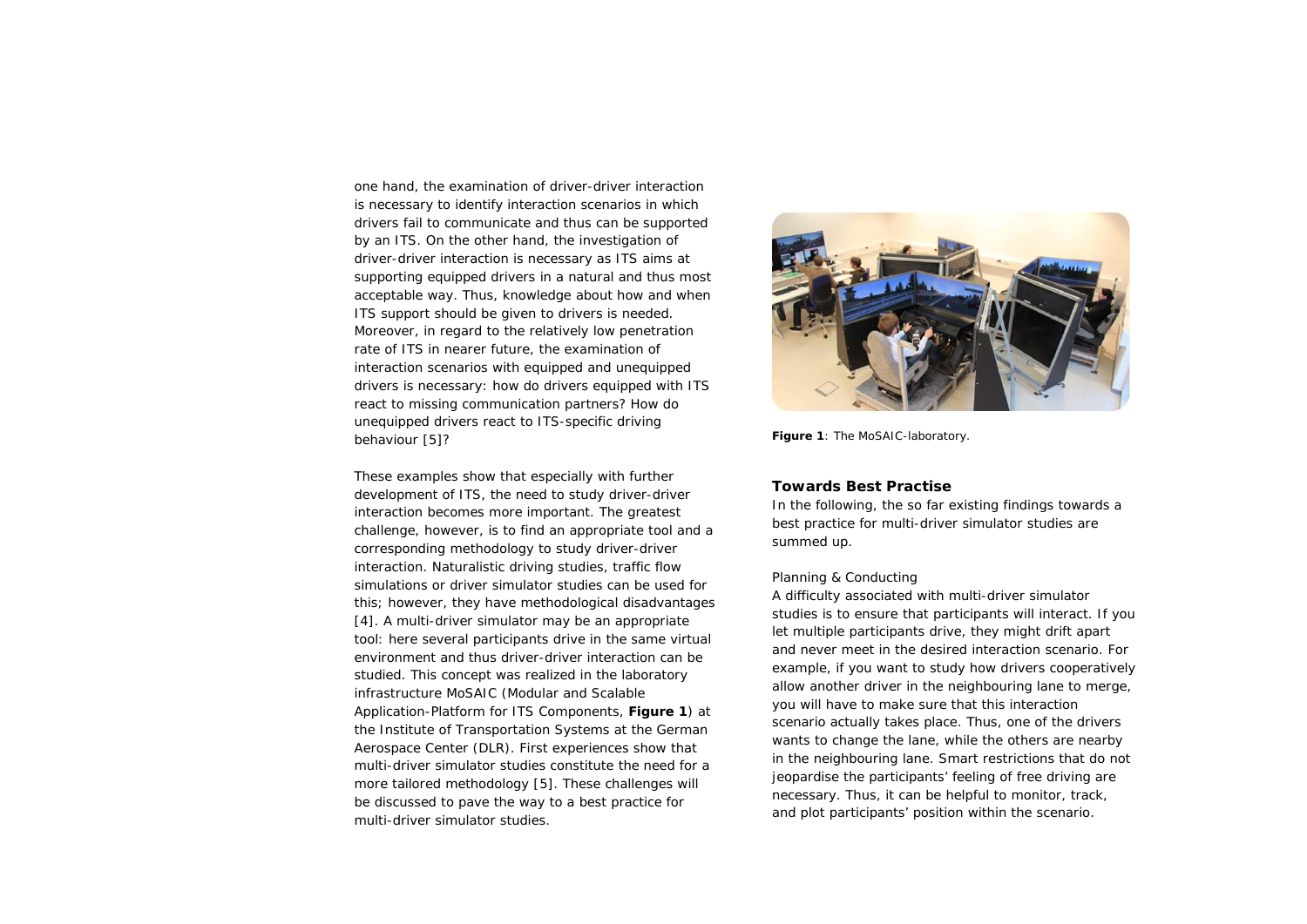Further, we recommend the following for the realisation of the interaction scenario:

- Let a confederate trigger the interaction scenario.
- Use instructions, such as keeping certain headways to ensure that participants do not drift apart.
- Design the scenario in a way that participants can be easily reunited (e.g. traffic lights, stop signs) [4,5].

Another difficulty when studying interactions in a multidriver simulator is that participants know they are monitored and thus might be more likely to show cooperative driving behaviour. Moreover, the willingness to cooperate might be influenced by social similarity and antipathy/sympathy between participants [3]. Additionally, gender effects might play a role [2]. Thus, future research needs to address the question whether physical separation of participants leads to more valid results and minimises the influence of confounding variables. Thus, we recommend the following:

- Use a cover story to disguise the true scope of the study. Otherwise participants may show behaviour that is social desirable, but not realistic.
- Keep in mind that confounding variables such as antipathy/sympathy, gender effects may interfere with results.
- When setting up a multi-driver simulator, discuss whether mock-ups should be in different rooms to physically separate participants.

#### *Data analysis*

Data analysis of a multi-driver simulator study is a challenge. Typically, in an experiment, a variable is manipulated, while all others are kept constant, to measure its effect on a response variable (i.e. whether a causal relationship exists between the manipulated and the response variable). For example, it can be of interest to find out under what circumstances a lane change request of a driver A (manipulated variable) leads to cooperative behaviour of driver B in the neighbouring lane (response variable). In a typical experiment, this causal relationship between the scenario (lane change request) and the number of cooperative lane changes can be analysed. However, in a multi-driver simulator study, driver A and driver B are participants and thus show uncontrollable driving behaviour. Driver A might show specific driving behaviour prior to the lane change request (e.g. drive aggressively next to driver B). This behaviour might affect the willingness of driver B to cooperatively allow a lane change. Thus, the response variable might not only be affected by the manipulated variable but also by the specific driving behaviour of the participants. This potential reciprocal effect of driving behaviour of several participants in a multi-driver simulator needs to be somehow handled. We recommend the following:

 Find parameters measuring the interaction of drivers. Parameters describing the interaction of drivers in a platoon have already been used. For example, the platoon's standard deviation of lateral position (SDLP) can be calculated taking into account each driver's mean lateral positon and the mean lateral positon of the platoon [4]. To quantify the longitudinal control of a platoon, the length of the platoon as the distance from the front bumper of the